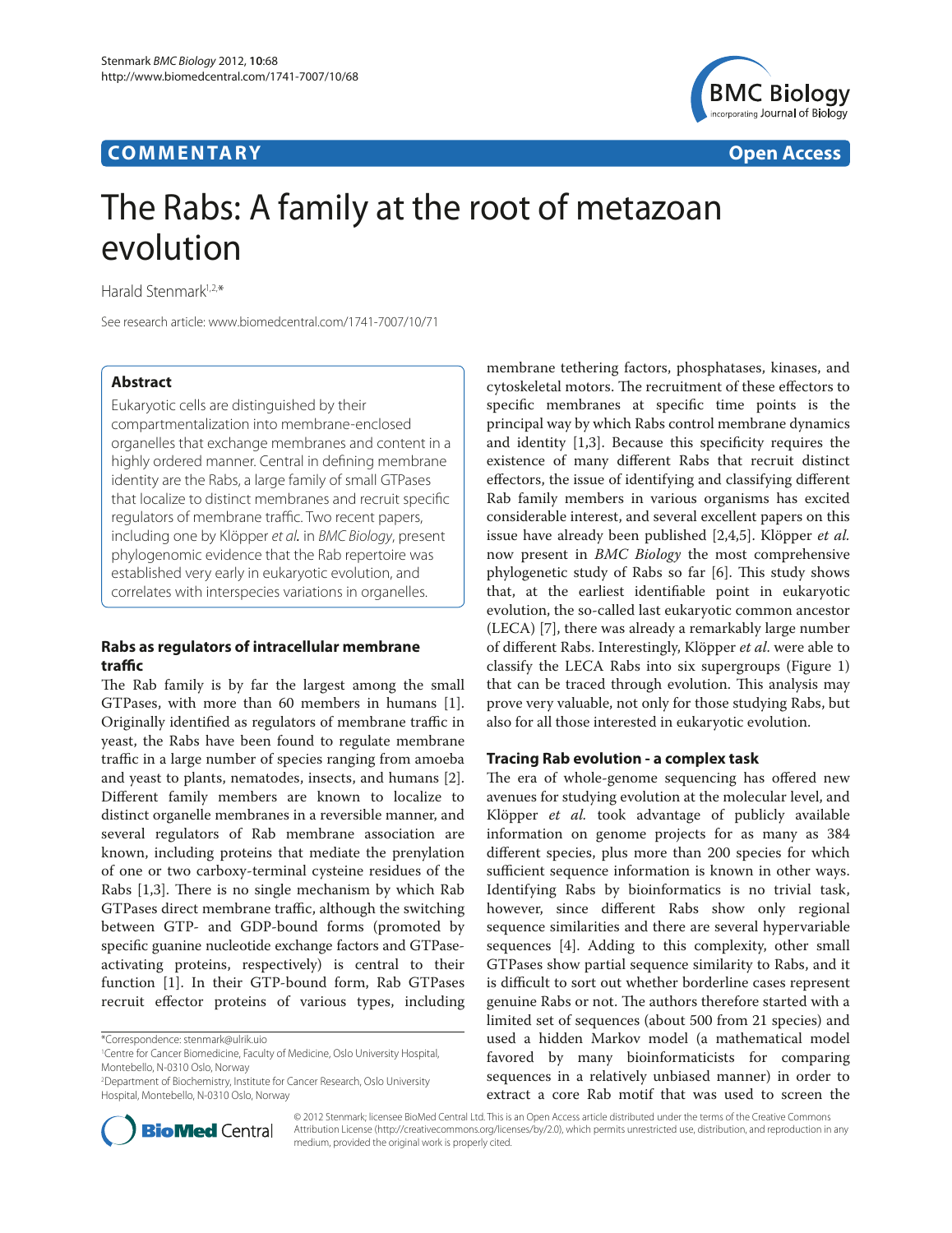

larger sample set, which contained more than 7,600 sequences from Rabs representing all major eukaryotic phyla. Out of this extensive analysis the authors identified a set of 20 basic Rab types, and by testing several hypotheses for the placement of the LECA in the root of the eukaryotic tree of life, the authors concluded that the LECA is most likely to have contained all these 20 Rabs. This is a surprisingly high number, but it correlates well with a recent study that used a smaller query set and a somewhat different methodology, and which estimated the number of different Rabs in the LECA to be up to 23 [5]. The two studies thus agree that the Rab repertoire developed at a very early point in eukaryotic history.

#### **Functional diversification of Rabs**

Early studies in yeast and mammalian cell culture established that distinct Rabs localize to distinct membranes and control distinct membrane transport pathways [8-10], and from numerous studies in various organisms we now have a reasonably clear picture (at least for most of the Rabs) of which pathways are controlled by which Rabs [1]. Importantly, Rab orthologs in such different species as yeast, plants, insects and humans have been found to perform functions that are highly (albeit not completely) related. In this context it is interesting to note that the six Rab supergroups identified in the LECA by Klöpper *et al.* largely correspond to six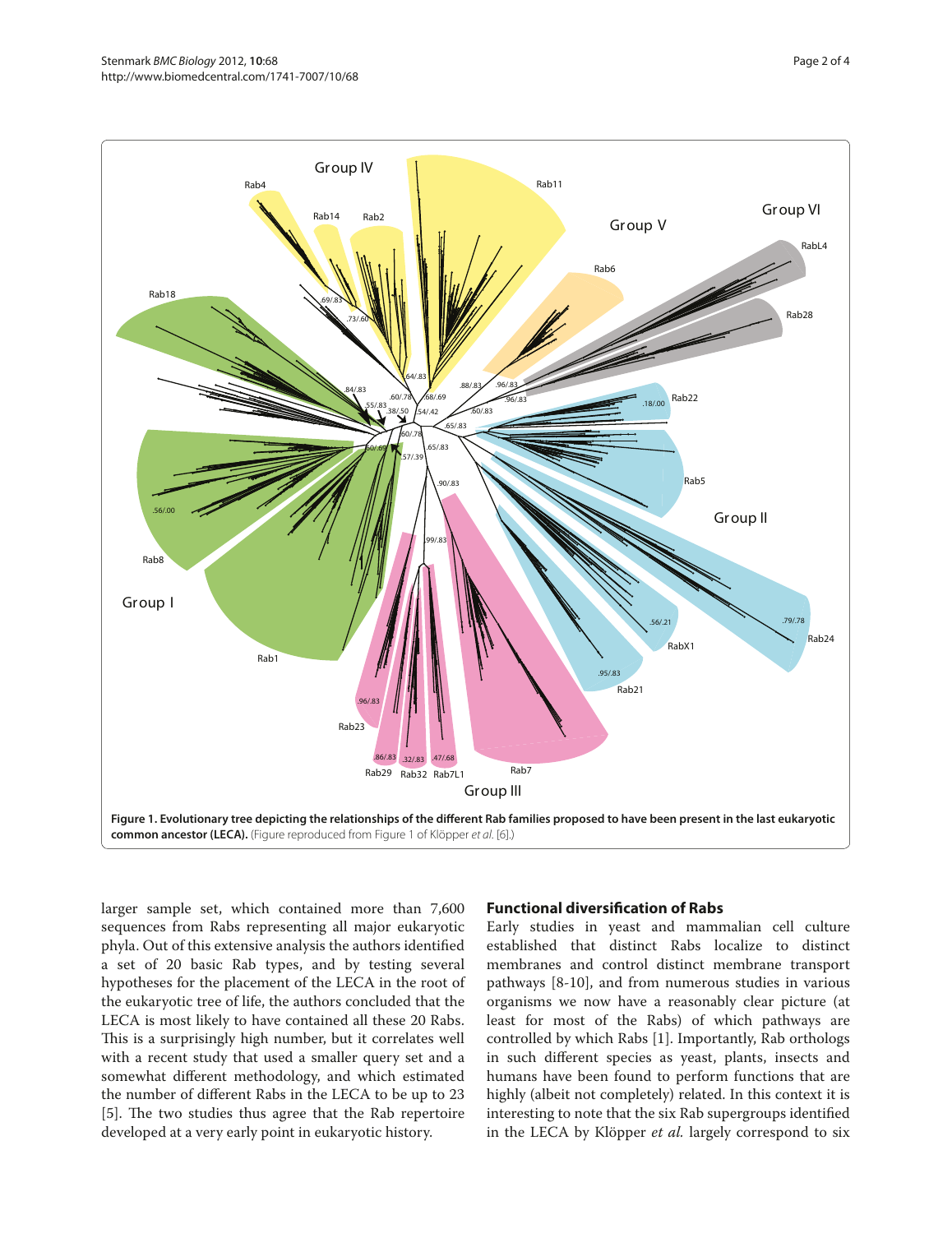

(see references in [1]). ER, endoplasmic reticulum.

different routes of membrane traffic (Figure 2): secretion (group I), early-endosomal traffic (group II), late-endosomal traffic (group III), recycling from endosomes to the

cell surface (group IV), 'retrograde' transport from endosomes to Golgi apparatus (group V); and traffic associated with cilia or flagella (group VI). This is consistent